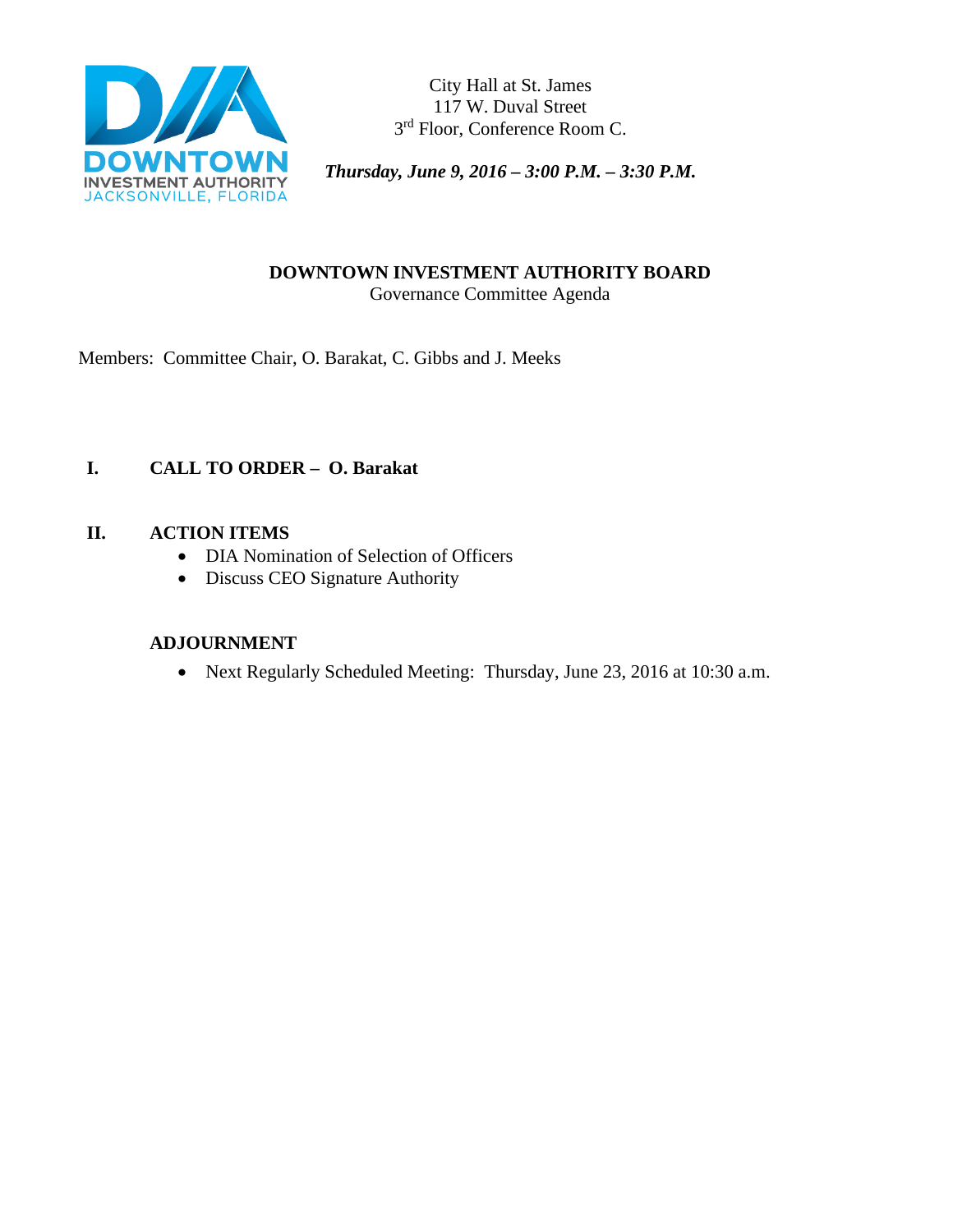#### **Downtown Investment Authority Governance Committee Meeting**

*Thursday, June 9, 2016 3:00 p.m.* 



**City Hall at St. James 117 West Duval St., 3rd Floor Conference Room C**

APAIN TES

# *DIA Governance Committee DRAFT MEETING MINUTES*

**Board Members Present:** Oliver Barakat; Craig Gibbs, and Jack Meeks

**Committee Board Members Absent:** None

**Office of General Counsel:** John Sawyer

**Council Member:** None

**Attendees:** Aundra Wallace, DIA Chief Executive Officer; Guy Parola, DIA Redevelopment Manager; Jim Klement, DIA Development Coordinator and Karen Underwood, DIA Executive Assistant

### **I. CALL TO ORDER**

Chairman Barakat called the Governance Committee meeting to order at approximately 3:00 p.m.

#### **II. ACTION ITEMS**

Approval of the August 5, 2015 Governance Committee Minutes

# **A MOTION WAS MADE BY BOARD MEMBER MEEKS AND SECONDED BY BOARD MEMBER GIBBS. THE MOTION PASSED UNANIMOUSLY 3-0.**

# **III. DISCUSSION**

Chairman Barakat stated the meeting today is regarding the nominating of DIA Officers, Election and Duties.

Per Section 4.0 of the DIA Bylaws, the Governance Committee met on Thursday, June 9, 2016 to discuss a slate for Chair, Vice Chair and Secretary to be presented to the Board as a whole at the June 23, 2016 DIA General Meeting.

# **A MOTION WAS MADE BY BOARD MEMBER MEEKS AND SECONDED BY BOARD MEMBER GIBBS NOMINATING BOARD MEMBER BAILEY AS CHAIR OF THE DIA. THE MOTION PASSED UNANIMOUSLY 3-0.**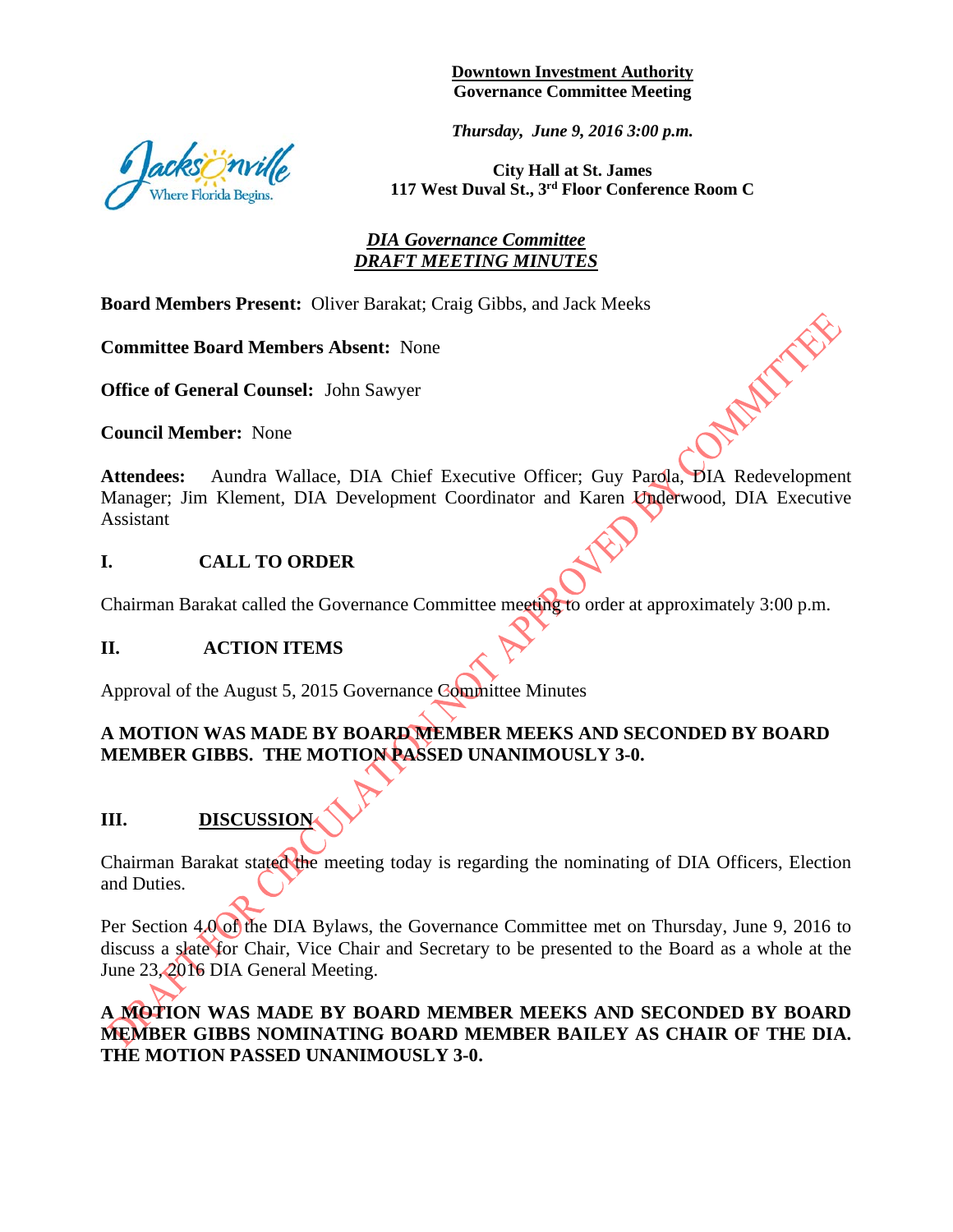# **A MOTION WAS MADE BY BOARD MEMBER GIBBS AND SECONDED BY BOARD MEMBER BARAKAT NOMINATING BOARD MEMBER MEEKS AS VICE CHAIR OF THE DIA. THE MOTION PASSED UNANIMOUSLY 3-0.**

# **A MOTION WAS MADE BY BOARD MEMBER GIBBS AND SECONDED BY BOARD MEMBER MEEKS NOMINATING BOARD MEMBER DURDEN AS SECRETARY OF THE DIA. THE MOTION PASSED UNANIMOUSLY 3-0.**

CEO Wallace briefly discussed Ordinance 2014-560 DIA duties. He inquired about delegation of responsibilities to the CEO to avoid coming back to receive signature authority for \$500 to \$600 etc.

John Sawyer OGC explained the process to the committee. He provided A redevelopment agreement process as the City Council grants to the office of economic development or the Mayor's designee all further signing authority and to take offer to actions necessary to administer the redevelopment agreement. The limitations cannot increase the cost to the City and DIA. Private schedules can be extended to developers. There needs to be a little flexibility granted to the CEO within the parameters established. This is a classification agreement as anything that has been inherited from the OED to grant Aundra Wallace the authority as to those agreements so that it will not come back to DIA.

Tom Daly suggested drafting a Resolution to the Board for a recommendation based on the parameters established. John Sawyer will borrow some language from OED.

Board Member Barakat stated that it would be easiest for Board to have some of the potential areas highlighted of what all of the categories are to compare it to other agencies in the past.

Board Member Meeks suggested that John Sawyer to draft a resolution that would lay out several parameters, activities, in consistent with OED's. Board Member Gibbs concurred.

Board Member Barakat pointed out that the parking agreement would apply to all past agreements with the Office of Public parking.

Tom Daly noted that the Strand agreement will be closing on July 12, 2016. A sponsorship was needed and a consent to assignment.

Board Member Gibbs suggested for the Chair and CEO signature authority.

John Sawyer commented that he would rely on staff as to what the collection of others us

# **IV. NEXT MEETING TO BE DETERMINED**